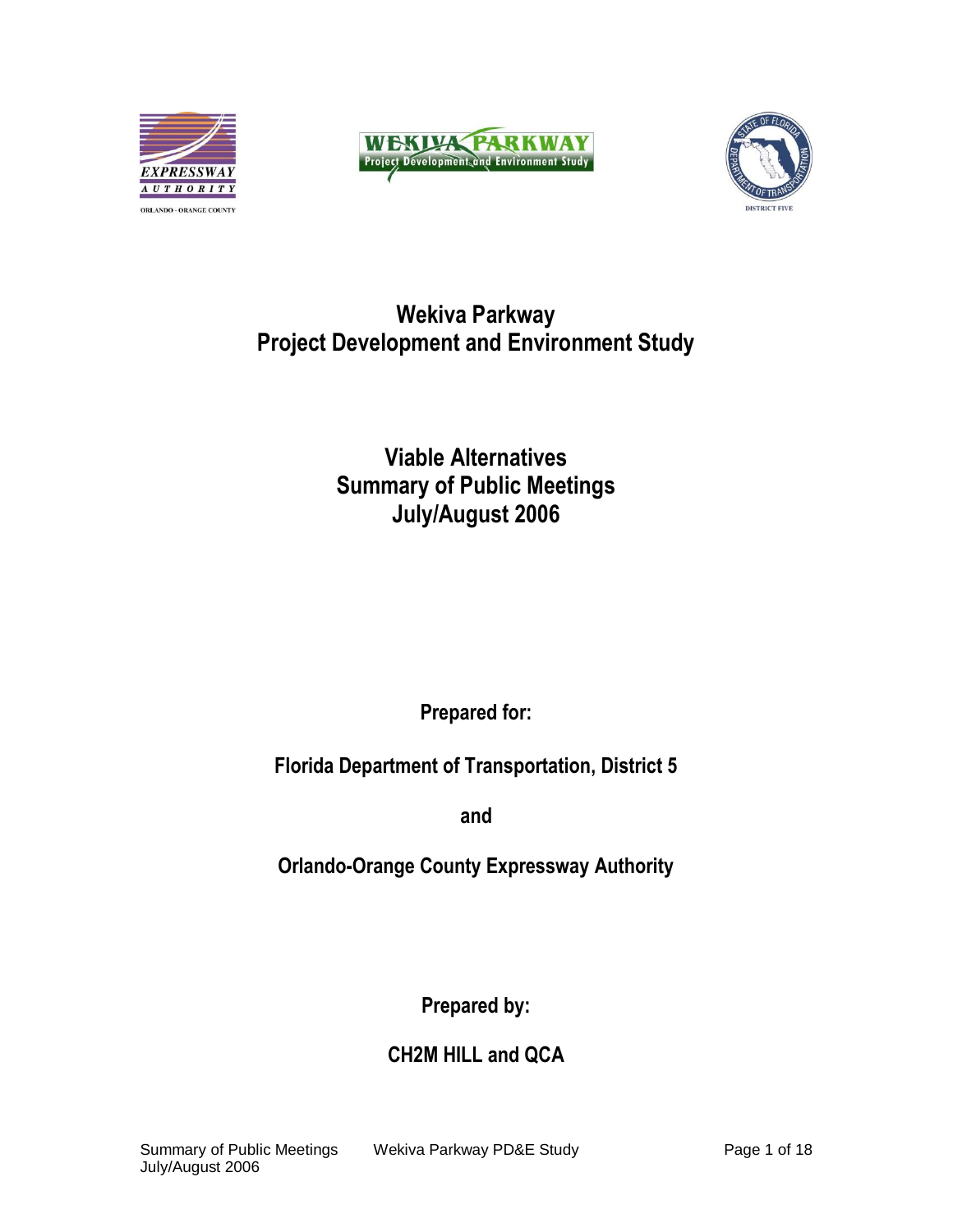# **Summary of Viable Alternatives Public Meetings Wekiva Parkway Project Development and Environment Study**

# **TABLE OF CONTENTS**

| 1.0 |  |
|-----|--|
| 2.0 |  |
| 3.0 |  |
| 4.0 |  |
| 5.0 |  |
| 6.0 |  |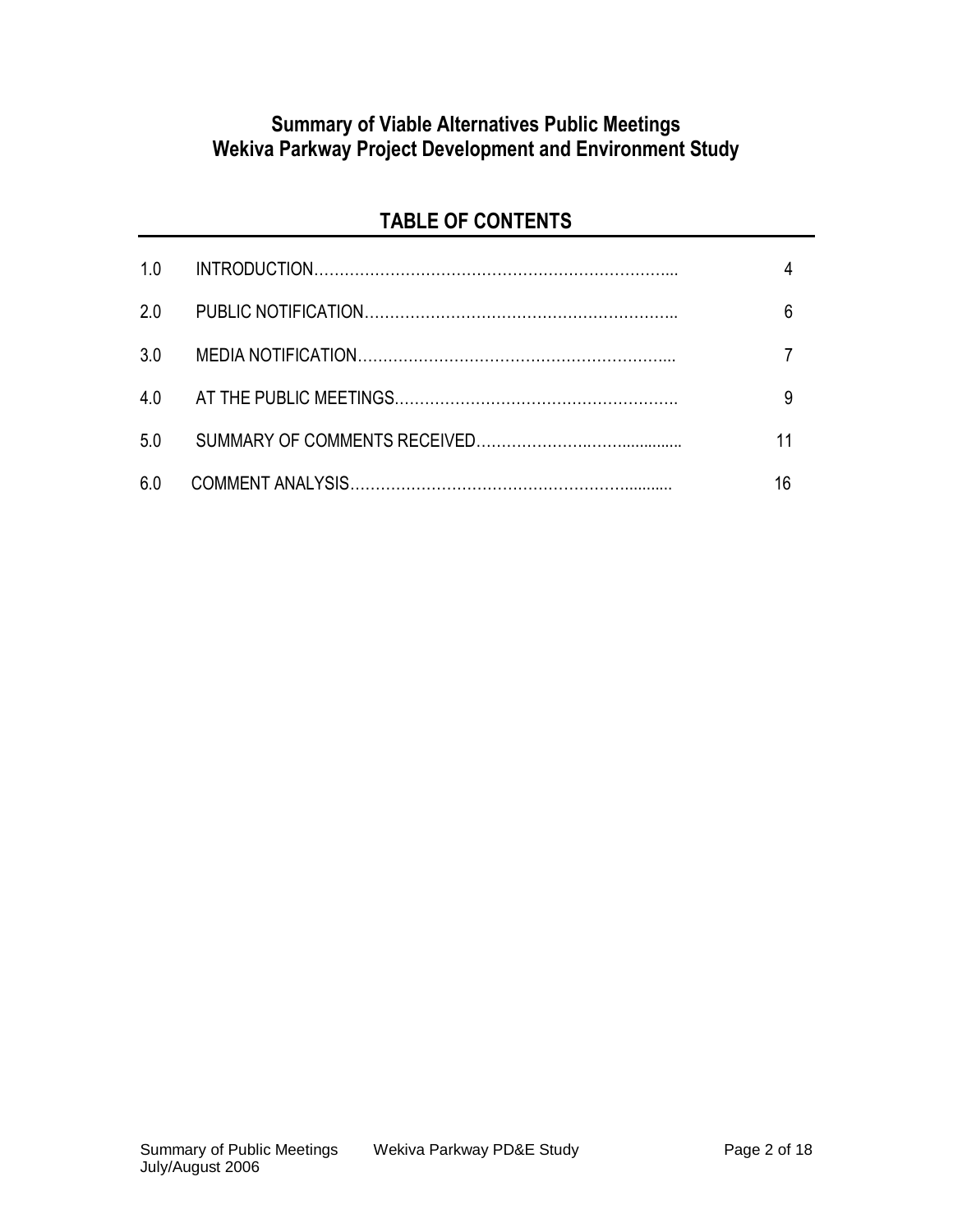### **Summary of Viable Alternatives Public Meetings Wekiva Parkway Project Development and Environment Study**

# **LIST OF TABLES**

|  | 13. |
|--|-----|

# **LIST OF FIGURES**

|  | 12. |
|--|-----|
|  | 14  |
|  | 14  |
|  | 15  |

## **LIST OF APPENDICES**

- APPENDIX A: Public Workshop Invitations and Summer 2006 Project Newsletter
- APPENDIX B: Legal Advertisements and Media Notification
- APPENDIX C: Sign in Sheets
- APPENDIX D: PowerPoint Presentation
- APPENDIX E: Workshop Handouts
- APPENDIX F: Display Boards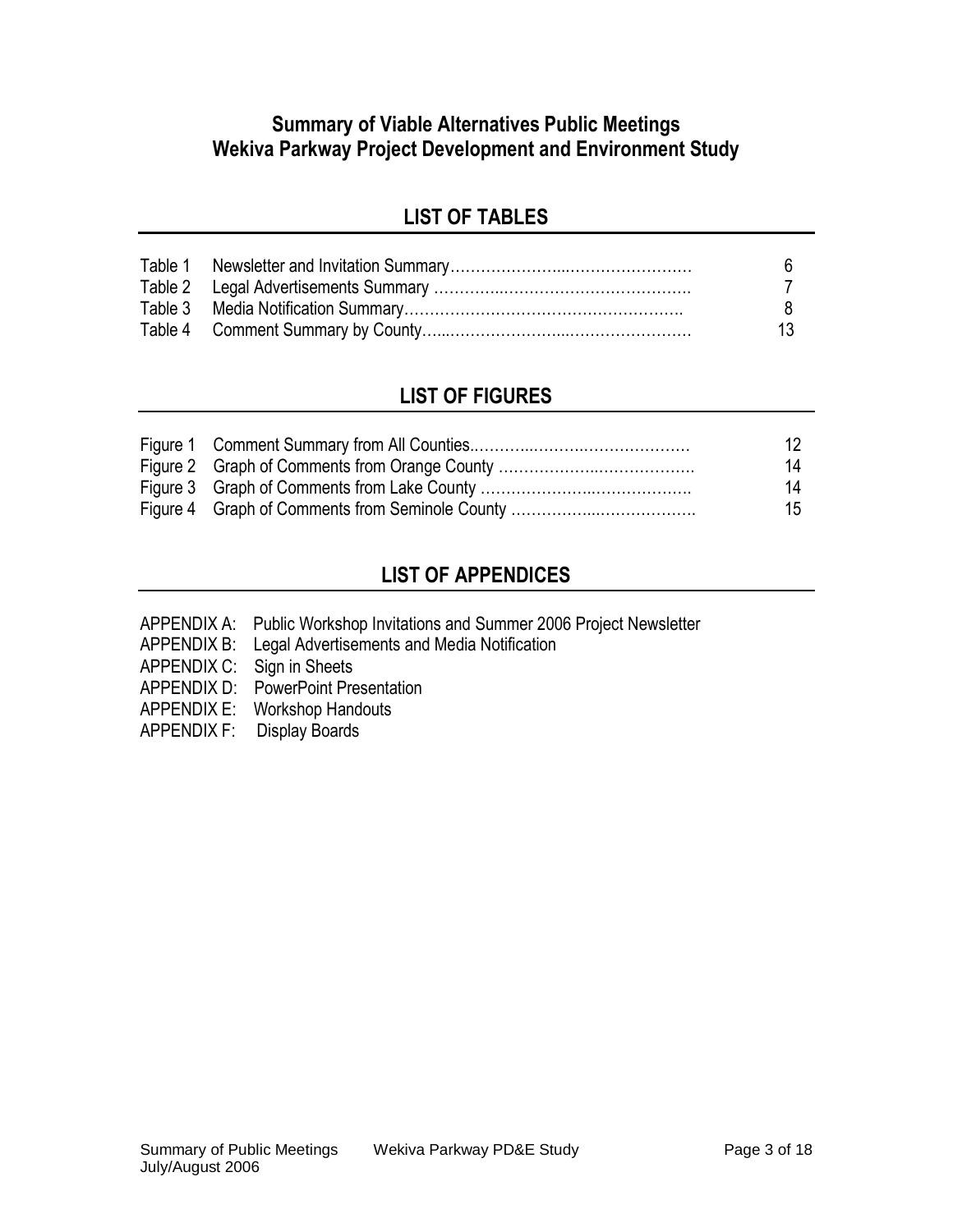### **1.0 INTRODUCTION**

This document summarizes the activities associated with the public meetings for the viable alternatives identified in the Wekiva Parkway Project Development and Environment (PD&E) Study. The public meetings were sponsored by the Florida Department of Transportation (FDOT), District 5 and the Orlando-Orange County Expressway Authority (Expressway Authority). Three public meetings were held from 5 p.m. to 8 p.m. on the dates and at the locations identified below.

### **Meeting Dates and Locations:**

Seminole County Public Meeting (Sponsored by FDOT) July 25, 2006 Sanford Civic Center 401 East Seminole Boulevard Sanford, FL

Orange County Public Meeting (Sponsored by Expressway Authority) July 26, 2006 Apopka High School 555 West Martin Street Apopka, FL

Lake County Public Meeting (Sponsored by FDOT) August 1, 2006 Lake Receptions 4425 North Highway 19-A Mount Dora, FL

The public meetings were conducted to afford local residents, property owners, business owners, government officials, media and other interested parties the opportunity to review and express their views concerning the viable alignment and concept alternatives and the social, economic and environmental effects of the proposed project. These public meetings presented the second formal opportunities for members of the public to review information about the Wekiva Parkway PD&E Study and to discuss that information with the project team. Public hearings are scheduled to take place in the future.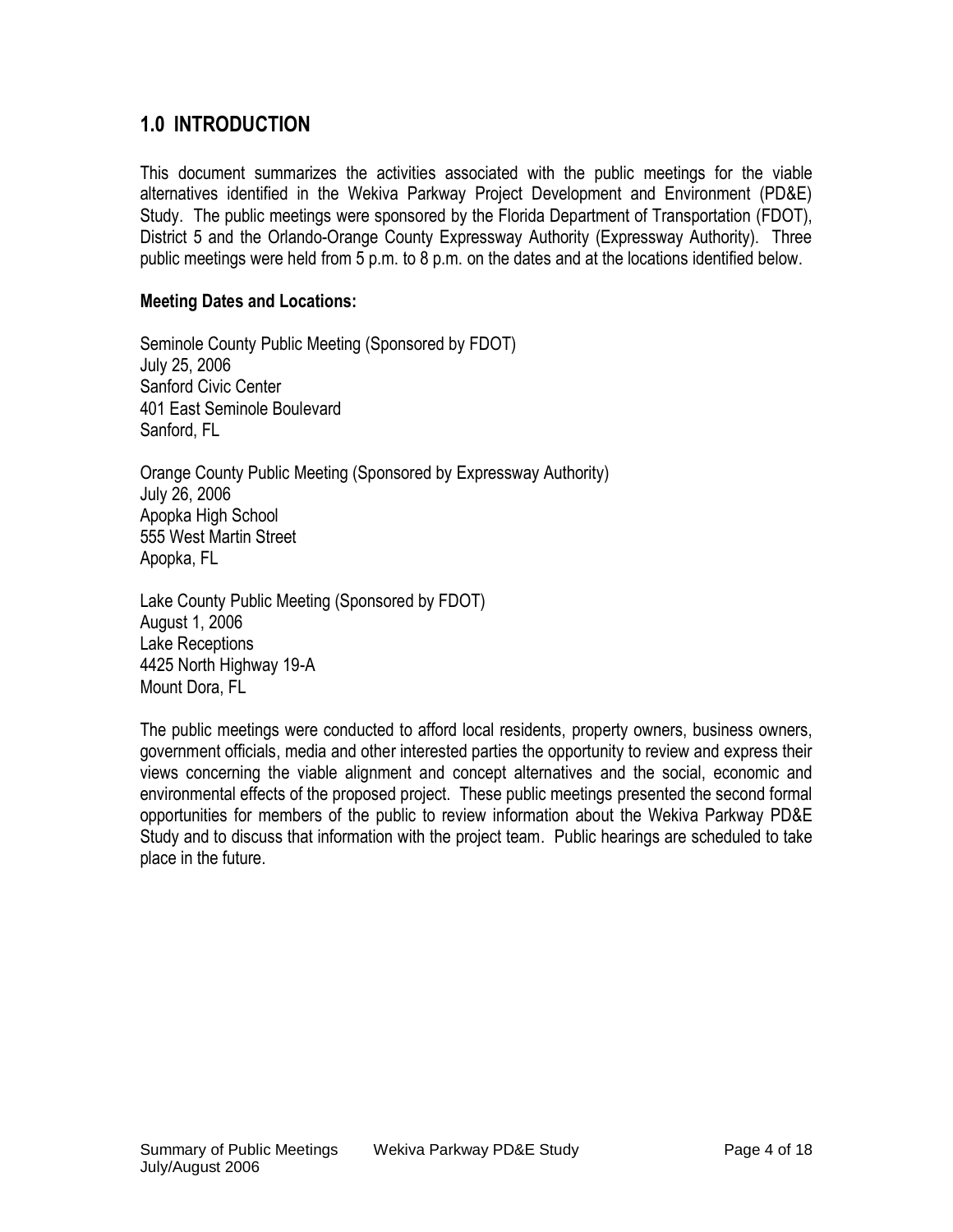### **Project Team Attendees:**

Representatives from the Expressway Authority, FDOT, PBSJ, CH2M HILL, QCA and HNTB were available to answer questions and respond to the public's comments and concerns. The project team representatives who attended the meetings included:

- Orlando-Orange County Expressway Authority Mike Snyder, Joe Berenis
- Florida Department of Transportation Tom Percival, Brian Stanger, Steve Homan, Mac McGough, Tina Pollard, Terri Hannah, Teresa Hensley, Elise Laubach, Carol Brannon, Paul Horn, Jim Clark
- CH2M HILL Mark Callahan, Dave Lewis, Brian Connor, Carol Barker, Patty Perkins, Kathleen Jorza, Melaina Petit, Didier Menard, Ann Marie Mulligan, Libertad Acosta-Anderson, Aaron Johnson
- PBSJ Gary Skaff, Keith Jackson
- Quest Corporation of America (QCA) Public Information Mary Brooks, Maricelle Venegas, Brian Hutchings
- HNTB Josiah Banet, Matthew Matin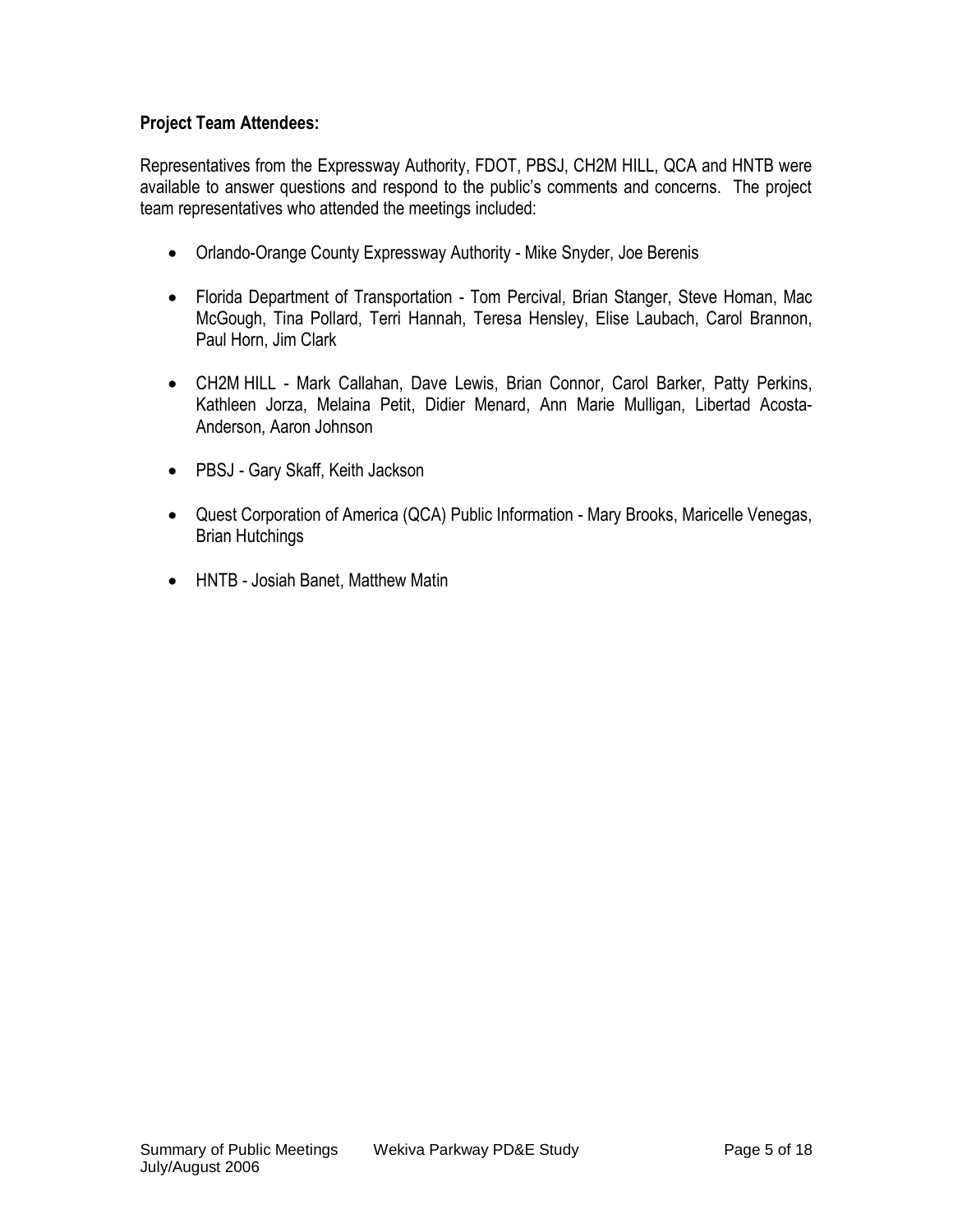### **2.0 PUBLIC NOTIFICATION**

Approximately 9,000 project newsletters were sent to business owners, residents, government officials, and other interested parties in and around the project corridor. The newsletters described the project history and status, and included a map of the overall viable alternatives in the project corridor and provided public meeting information. Public meeting invitations were sent to all elected officials in the project area. A copy of the newsletter and an example of the elected officials invitations are included in Appendix A.

A breakdown of the recipient list is provided in Table 1.

| <b>Recipient</b>                       | Number of         | <b>Invitation Sent</b> | <b>Newsletter Sent</b> |
|----------------------------------------|-------------------|------------------------|------------------------|
|                                        | <b>Recipients</b> |                        |                        |
| Elected/Appointed Officials            | 146               | July 5, 2006           | July 5, 2006           |
| <b>Orange County Property Owners</b>   | 2,458             |                        | July 5, 2006           |
| <b>Seminole County Property Owners</b> | 3.924             |                        | July 5, 2006           |
| Lake County Property Owners            | 1,889             |                        | July 5, 2006           |
| <b>Interested Parties</b>              | 587               |                        | July 5, 2006           |
| <b>Total</b>                           | 9,004             |                        | July 5, 2006           |

#### **Table 1. Newsletter and Invitation Summary**

#### **Website:**

The project website (located at [www.expresswayauthority.com](http://www.expresswayauthority.com/) or [www.oocea.com\)](http://www.oocea.com/) was updated on July 5, 2006 and July 31, 2006 (first workshop photos added) with the most current information about the public meetings. The website included overall viable alternatives, project schedule and the latest project newsletter. Following the public meetings on Aug. 2, 2006, an FTP link to files (in PDF format) of the display boards shown at the meetings and a copy of the public meeting PowerPoint presentation were posted on the website.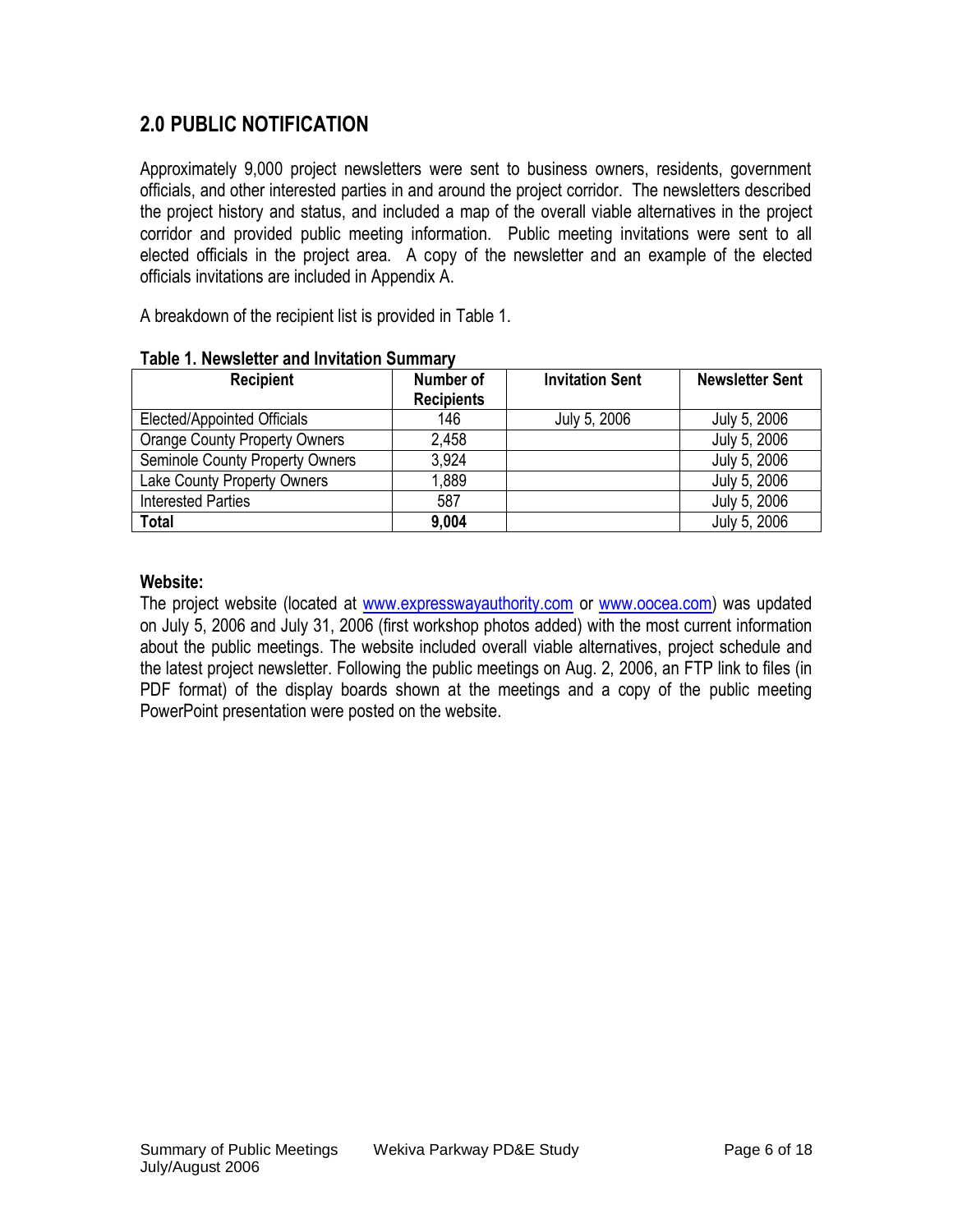## **3.0 MEDIA NOTIFICATION**

Legal advertisements were prepared and submitted to local print media outlets prior to the public meetings. Advertisements were run in English and Spanish. A list of the media outlets and advertisement run dates are shown in Table 2.

| <b>TANIC L. LUGAI AUTURITUOIRO OUTITIU (</b> |                                |  |  |
|----------------------------------------------|--------------------------------|--|--|
| <b>Media Outlet</b>                          | <b>Run Date</b>                |  |  |
| Orlando Sentinel                             | July 5, 2006 and July 19, 2006 |  |  |
| El Sentinel                                  | July 8, 2006 and July 15, 2006 |  |  |
| Apopka Chief                                 | July 6, 2006                   |  |  |
| Apopka Planter                               | July 7, 2006                   |  |  |
| Seminole Herald                              | July 5, 2006                   |  |  |
| Daily Commercial                             | July 5, 2006                   |  |  |
| La Prensa                                    | July 6, 2006                   |  |  |

### **Table 2. Legal Advertisements Summary**

Media releases were e-mailed or faxed to local media outlets on July 24, 2006 as described in Table 3. Copies of legal advertisements and media releases can be found in Appendix B.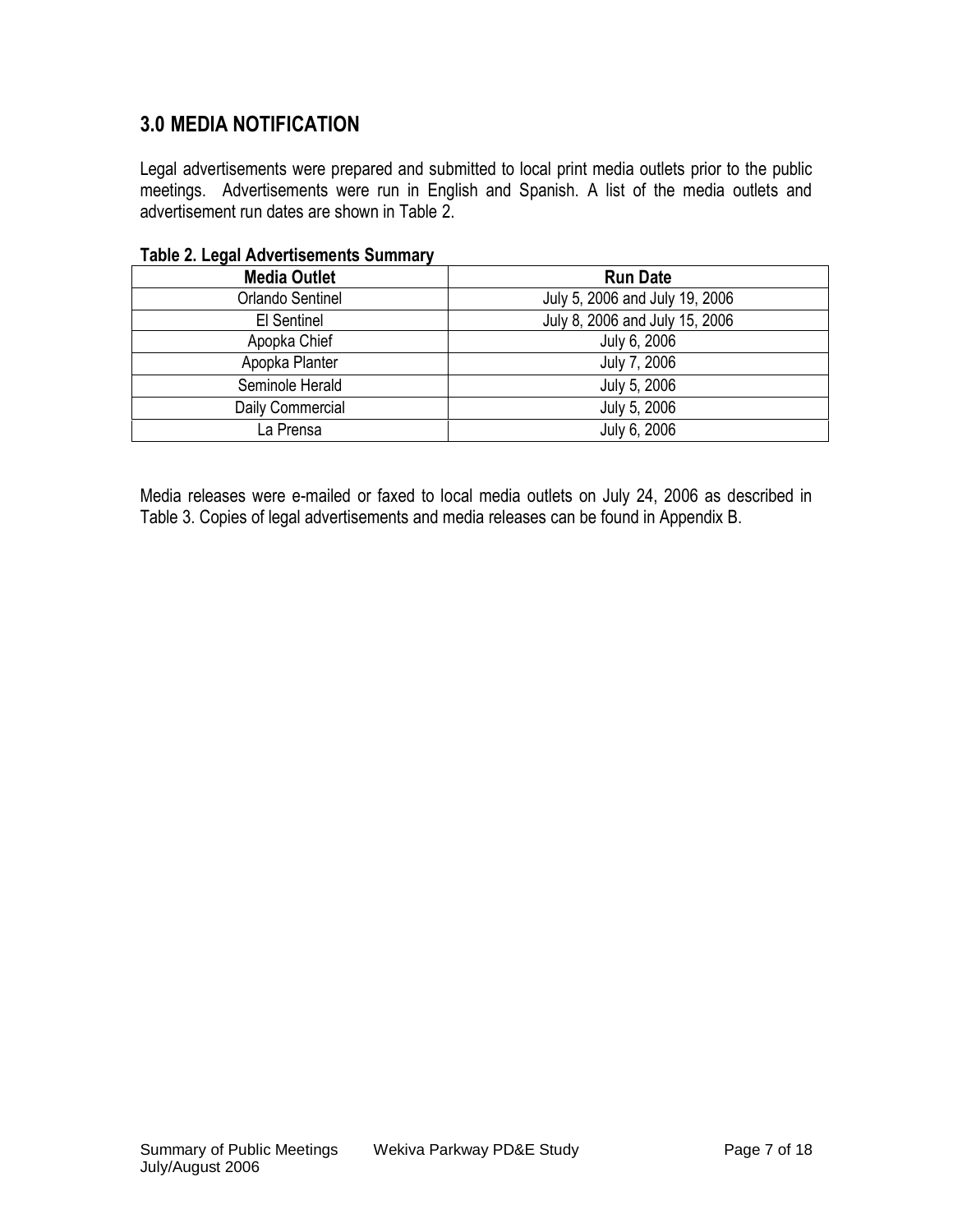### **Table 3. Media Notification Summary**

| <b>Outlet</b>           | <b>Contact Method</b> | <b>Attended Meeting</b> |
|-------------------------|-----------------------|-------------------------|
| <b>RADIO</b>            |                       |                         |
| <b>K92 FM</b>           | E-mail                | No                      |
| WDBO 580 AM             | E-mail                | 7/25/2006               |
| <b>WMMO 98.9 FM</b>     | E-mail                | No                      |
| <b>WTKS 104.1 FM</b>    | E-mail                | No                      |
| <b>WOMX 105.1</b>       | E-mail                | No                      |
| <b>WMFE 90.7</b>        | E-mail                | No                      |
|                         |                       |                         |
| <b>TELEVISION</b>       |                       |                         |
| Fox 35 WOFL             | E-mail                | No                      |
| WKMG - TV 6 CBS         | Fax                   | No                      |
| Central Florida News 13 | E-mail                | No                      |
| WESH TV 2 NBC           | E-mail                | 7/26/2006               |
|                         |                       |                         |
| <b>PRINT</b>            |                       |                         |
| Orlando Sentinel        | Fax                   | 7/25/2006 & 8/1/2006    |
| La Prensa               | Fax                   | No                      |
| Sanford Herald          | Fax                   | 11/14/2005              |
| Apopka Chief/Planter    | Fax                   | 7/26/2006               |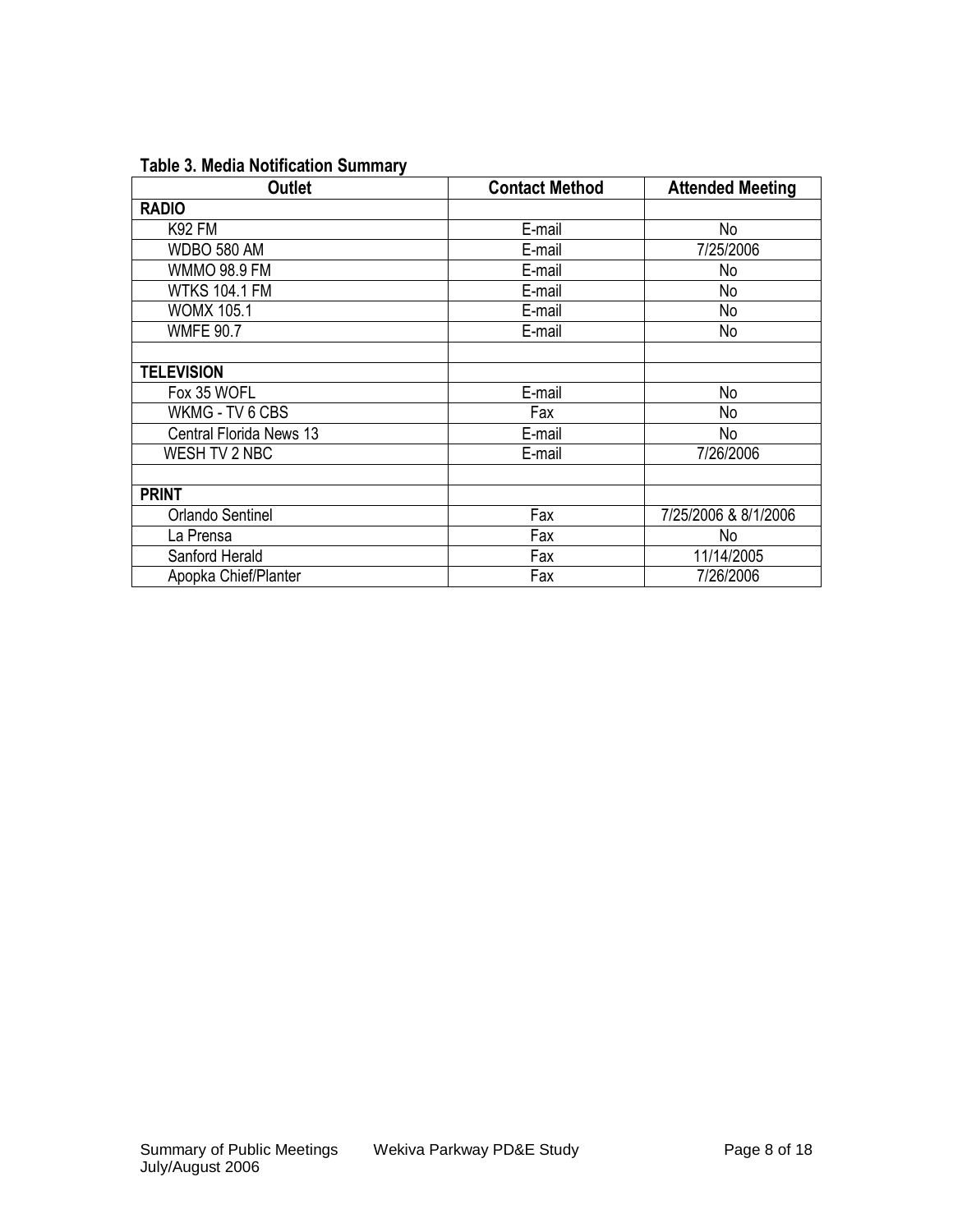### **4.0 AT THE PUBLIC MEETINGS**

A total of 1,201 people signed in at the three public workshops held for the Wekiva Parkway PD&E Study. That includes 376 attendees in Orange County, 470 in Lake County, and 355 in Seminole County.

#### **Meeting Format:**

All three public meetings followed a similar format. The meetings were conducted in an open house format with two identical sets of display boards showing the viable alignment alternatives, typical sections and other project information set up around the perimeter of the room. Meeting attendees were greeted by receptionists and asked to sign in prior to being directed to the county section of their interest. The sign-in sheets can be found in Appendix C. Several tables and chairs were located at the center of the room for attendees to rest and write comments. Project team representatives assisted attendees and the local media by answering questions and addressing concerns about the alternative roadway alignments. Maricelle Venegas of QCA and Libertad Acosta-Anderson of CH2M HILL were available as Spanish interpreters for the event. At each meeting, an attached room was set-up with a continuously looping PowerPoint presentation with narration. The presentation is shown in Appendix D.

#### **Parking and Signage:**

Parking was available to accommodate all of the meeting attendees including the disabled. Signs were placed at major intersections and side roads around the public meeting locations directing attendees to parking and to the meeting facility.

#### **Handouts and Comment Forms:**

Handouts were available at the receptionist table and on tables throughout the meeting facility. Handouts included the Summer 2006 Wekiva Parkway PD&E Study newsletter and a project information sheet. Comment Cards were available throughout the meeting space and drop boxes were provided to collect responses. A Court Reporter was present at all three meetings to record verbal comments. See Appendix E for copies of meeting handouts.

#### **Displays:**

Two sets of the following display boards, most of them on aerial base maps, were set up on easels around the perimeter of the meeting facility:

- 1. Overall Wekiva Parkway/SR 46 Realignment Viable Alternatives
- 2. PD&E Study Schedule Orange County -
- 3. Ponkan Road Interchange Alternative Alignment with East-West Alignment Alternatives in north Orange County
- 4. Kelly Park Road Interchange Alternative Alignment with East-West Alignment Alternatives in north Orange County
- 5. Wekiva Parkway/SR 46 Realignment Systems Interchange Alternative 1 with East-West Alignment Alternative 1
- 6. Wekiva Parkway/SR 46 Realignment Systems Interchange Alternative 2 with East-West Alignment Alternative 1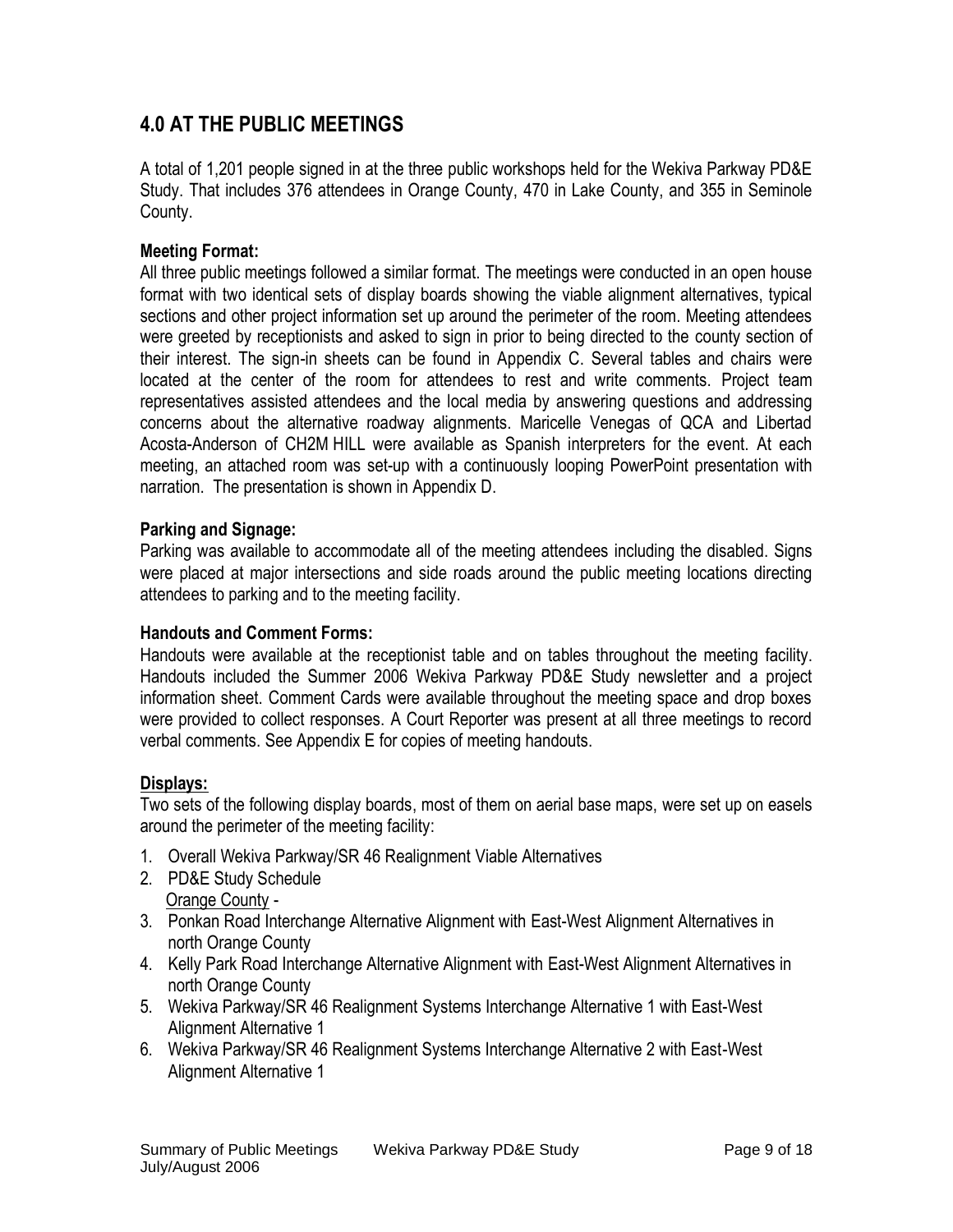- 7. Wekiva Parkway/SR 46 Realignment Systems Interchange Alternative 3 with East-West Alignment Alternative 1
- 8. Wekiva Parkway/SR 46 Realignment Systems Interchange Alternative 4 with East-West Alignment Alternative 2
- 9. Wekiva Parkway/SR 46 Realignment Systems Interchange Alternative 5 with East-West Alignment Alternative 2
- 10. Wekiva Parkway/SR 46 Realignment Systems Interchange Alternative 6 with East-West Alignment Alternative 2

Lake County West -

- 11. US 441/SR 46 Interchange Modification Alternative 1
- 12. US 441/SR 46 Interchange Modification Alternative 2
- 13. US 441/SR 46 Interchange Modification Alternative 3
- 14. SR 46 North and South Widening Options from US 441 to east of Round Lake Road with SR 46 Realignment Alternatives
- 15. SR 46/SR 46 Realignment Intersection Alternative 1
- 16. SR 46/SR 46 Realignment Intersection Alternative 2 Lake County East -
- 17. Neighborhood Lakes Alignment Alternatives (West, Central, East)
- 18. CR 46A Realignment Alternative 1
- 19. CR 46A Realignment Alternative 2
- 20. 3 Alignment Alternatives from Neighborhood Lakes to the Wekiva River (Green, Blue, Red)
- 21. Split Diamond Interchange Access Concept on Red Alignment, Alternative 1
- 22. 3 Full Interchanges Access Concept on Red Alignment, Alternative 2
- 23. 3 Full Interchanges Access Concept on Red Alignment, Alternative 3
- 24. Split Diamond Interchange Access Concept on Green Alignment, Alternative 4
- 25. 3 Full Interchanges Access Concept on Green Alignment, Alternative 5 Seminole County -
- 26. Wekiva Parkway to SR 417/I-4 Interchange Modification with 6 Lane SR 46 to I-4
- 27. Wekiva Parkway to SR 46/I-4 Interchange Modification
- 28. Wekiva Parkway to Orange Blvd. with 6 Lane SR 46 to I-4
- 29. 6 Lane SR 46 from Wekiva River to I-4
- 30. Wekiva Parkway with Frontage Roads from Wekiva River to Florida Power Easement Widening to the North
- 31. Wekiva Parkway with Frontage Roads from Wekiva River to Florida Power Easement Widening to the South
- 32. Wekiva Parkway/SR 417/I-4 Interchange Modification
- 33. Wekiva Parkway/SR 46/I-4 Interchange Modification Alternative 1
- 34. Wekiva Parkway/SR 46/I-4 Interchange Modification Alternative 2 Typical Sections -
- 35. Wekiva Parkway 4 Lane Divided (4LD) Expressway
- 36. Wekiva Parkway 6 Lane Divided (6LD) Expressway
- 37. Wekiva Parkway 4LD Expressway with Frontage Roads
- 38. Wekiva Parkway 6LD Expressway with Frontage Roads
- 39. SR 46 6 Lane Divided Urban
- 40. CR 46A 2 Lane Rural
- 41. CR 46A 4 Lane Rural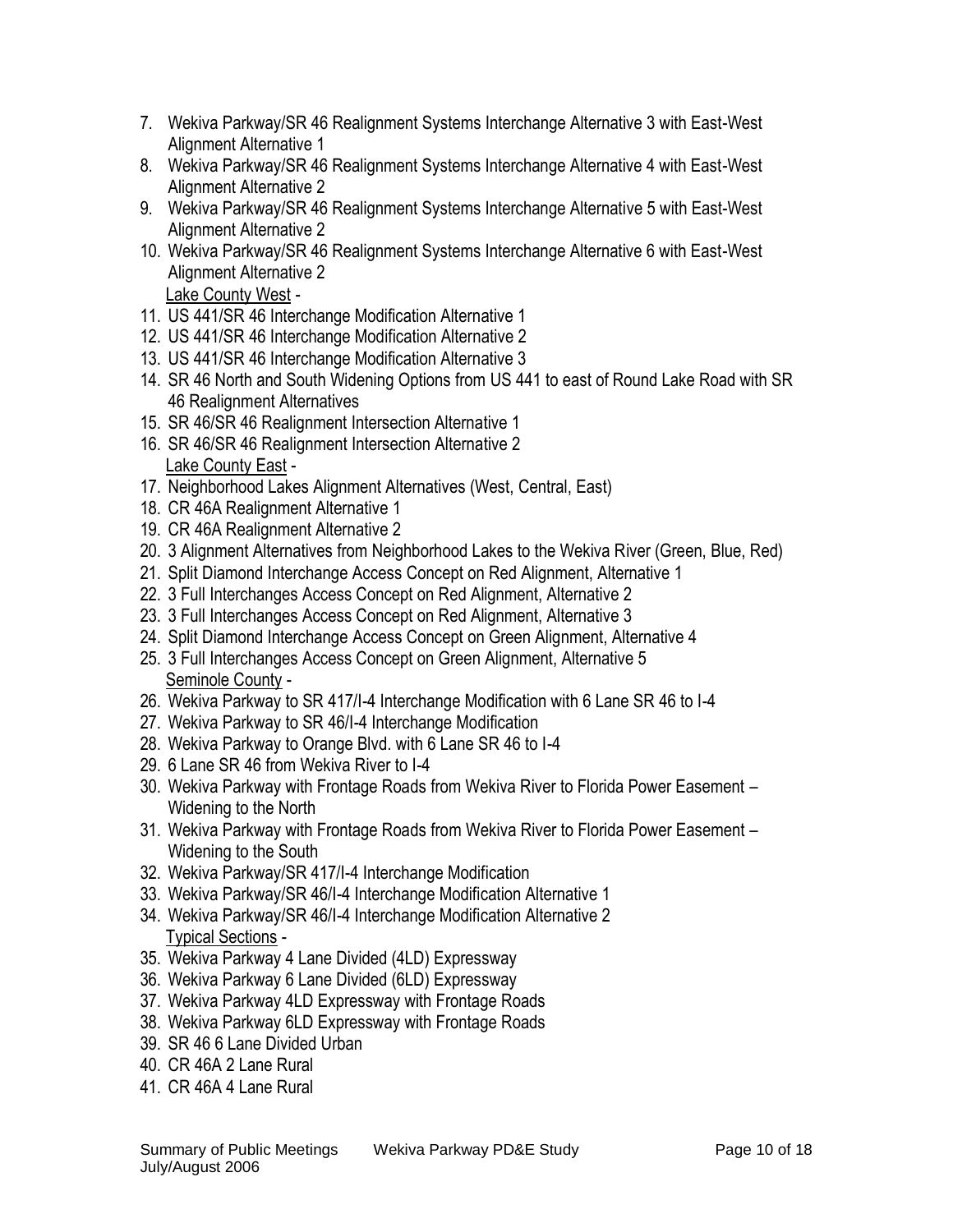Traffic -

- 42. Existing Conditions
- 43. No-Build 2032 with 2 Lane SR 46
- 44. No-Build 2032 with 4 Lane SR 46
- 45. Build 2032
- 46. Build 2032 (Seminole County Alternatives only) Other -
- 47. Traffic Fatalities in Project Corridor

Copies of the graphics displayed on these boards (in 11"x17" format) are on a CD provided in Appendix F.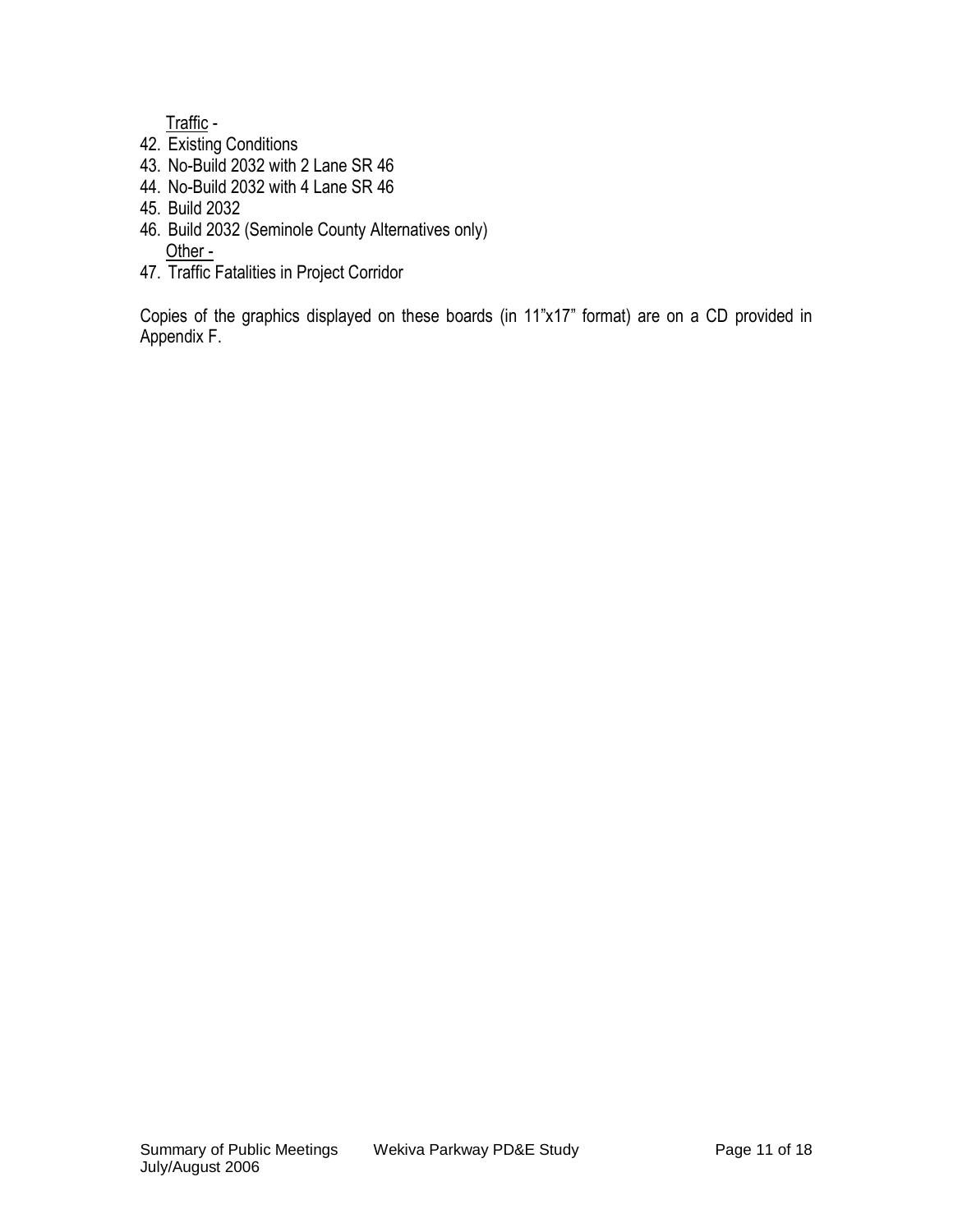### **5.0 SUMMARY OF COMMENTS RECEIVED**

A total of **573** comment forms were submitted at the workshops or shortly after the workshops. Of the comment forms received, 108 were submitted at or after the Orange County workshop, 122 in Lake County and 343 in Seminole County.

The responses suggest general support for or acceptance of the Wekiva Parkway. Fourteen (14) responses specifically noted the project was needed and should be completed as soon as possible. Ten (10) responses expressed outright opposition to the project.

Figure 1 shows a general overview of the comments received from all of the counties. More than 460 comments suggested a preferred alignment, interchange location or interchange concept. An analysis of these preferences can be found in Section 6.0 Comment Analysis. "Other" represents an array of comments touching on issues such as traffic signals, local road plans or concerns, pedestrian & bike trails, drainage & floodplain, increasing growth and development, construction impacts and meeting format or materials, to name a few.

**Comments From All Counties** 



### **Figure 1: Comment Summary from All Counties**

The following table explores the comments by county. Some opposition to the roadway is found in comments submitted in Lake and Seminole Counties. Interchange locations were a major focus in Orange and Seminole Counties, with impacts to properties or property values being a central concern in Seminole County. Environmental concerns were a central focus in Lake County.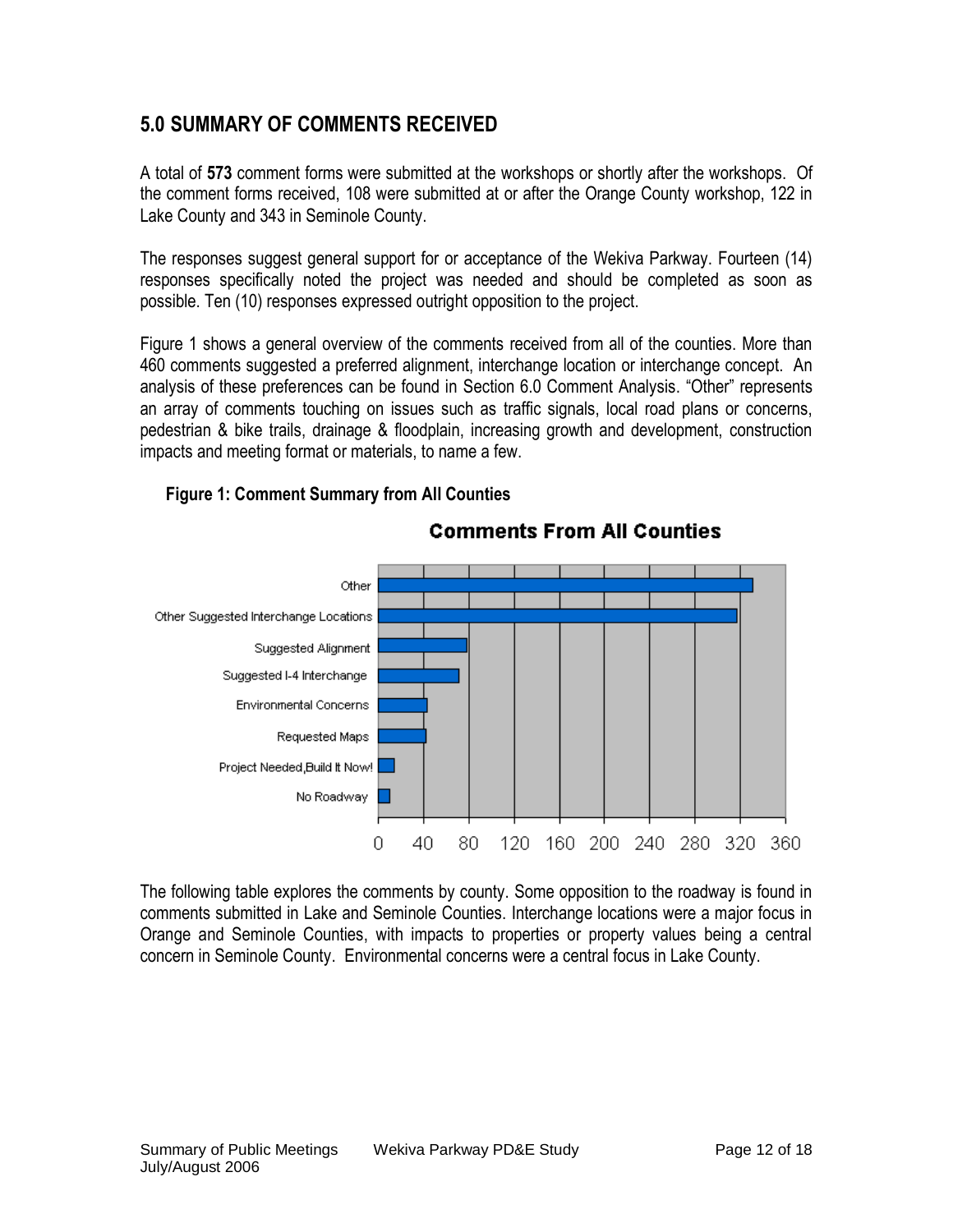| Table 4. Comment Summary by County |  |  |
|------------------------------------|--|--|
|                                    |  |  |

|                                          | Seminole County | <b>Orange County</b> | Lake County    | Total |
|------------------------------------------|-----------------|----------------------|----------------|-------|
|                                          |                 |                      |                |       |
| No Roadway                               | 4               | $\mathbf 0$          | $6\phantom{1}$ | 10    |
| Project Needed; "Build it<br>now!"       | $\overline{2}$  | 5                    | $\overline{7}$ | 14    |
| Impacts to Property /<br>Values          | 35              | 12                   | 10             | 57    |
| <b>Requested Maps</b>                    | 19              | 15                   | 8              | 42    |
| Suggested I-4<br>Interchange             | 70              | 8                    | 3              | 81    |
| >SR 417 & I-4+                           | 42              | 3                    | $\overline{7}$ | 52    |
| >SR 46 & I-4+                            | 14              | 1                    | 4              | 19    |
| Suggested Other<br>Interchange Locations | 210             | 67                   | 40             | 317   |
| >OC: Kelly Park Rd.+                     | 197             | 44                   | 0              | 241   |
| >OC: Ponkan Rd.+                         | $\overline{4}$  | $\overline{7}$       | $\overline{7}$ | 18    |
| <b>Environmental Concerns</b>            | 19              | 6                    | 18             | 43    |
| Suggested Alignment                      | 20              | 5                    | 53             | 78    |
| Other                                    | 222             | 39                   | 70             | 331   |
| <b>Total</b>                             | 601             | 157                  | 215            | 973*  |

\*It should be noted that the number of comments exceeds the number of comment forms as many forms covered multiple topics.

+Totals for bulleted sub-items are already included in the main item heading above.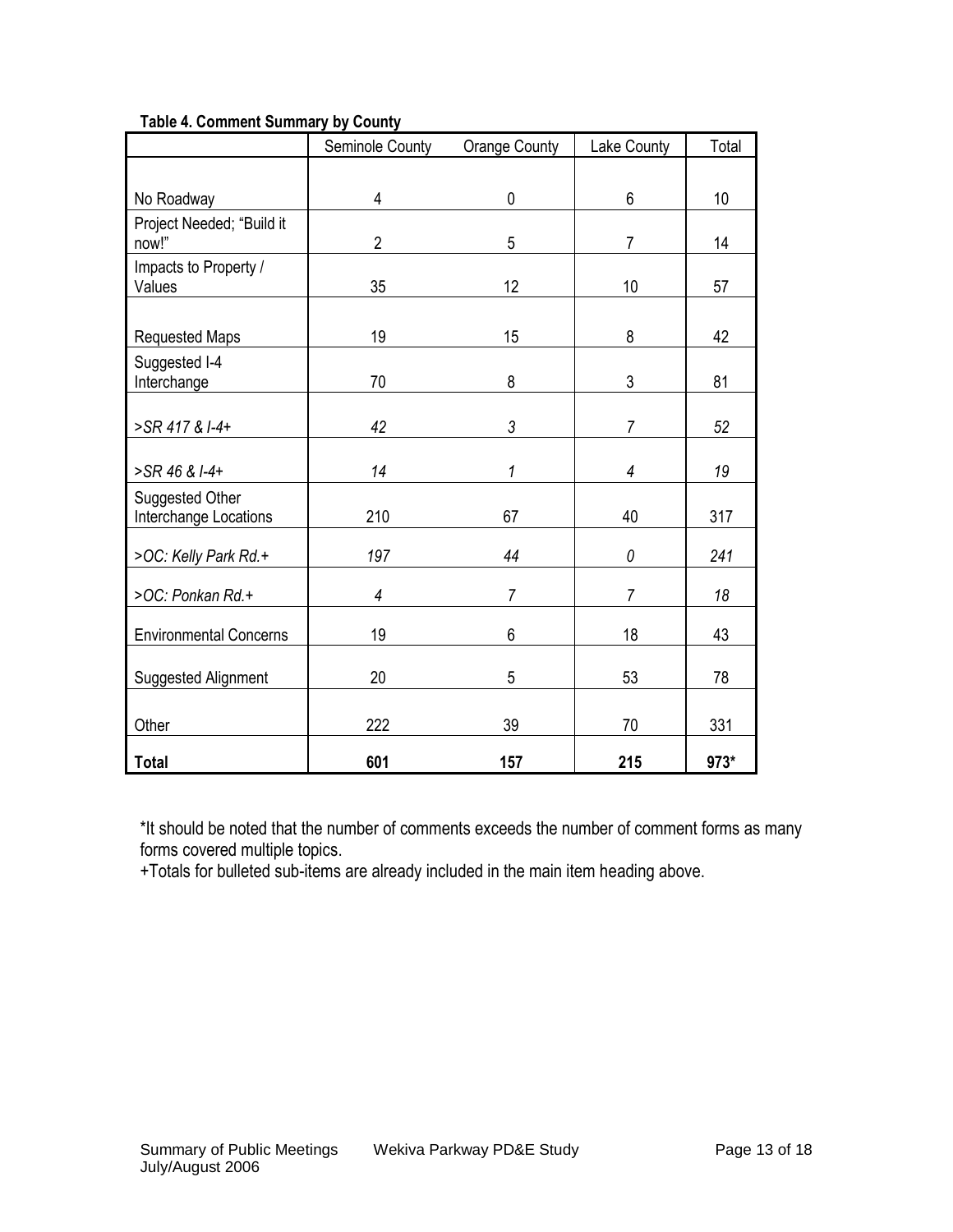

### **Figure 2. Graph of Comments from Seminole County**

**Figure 3. Graph of Comments from Orange County**

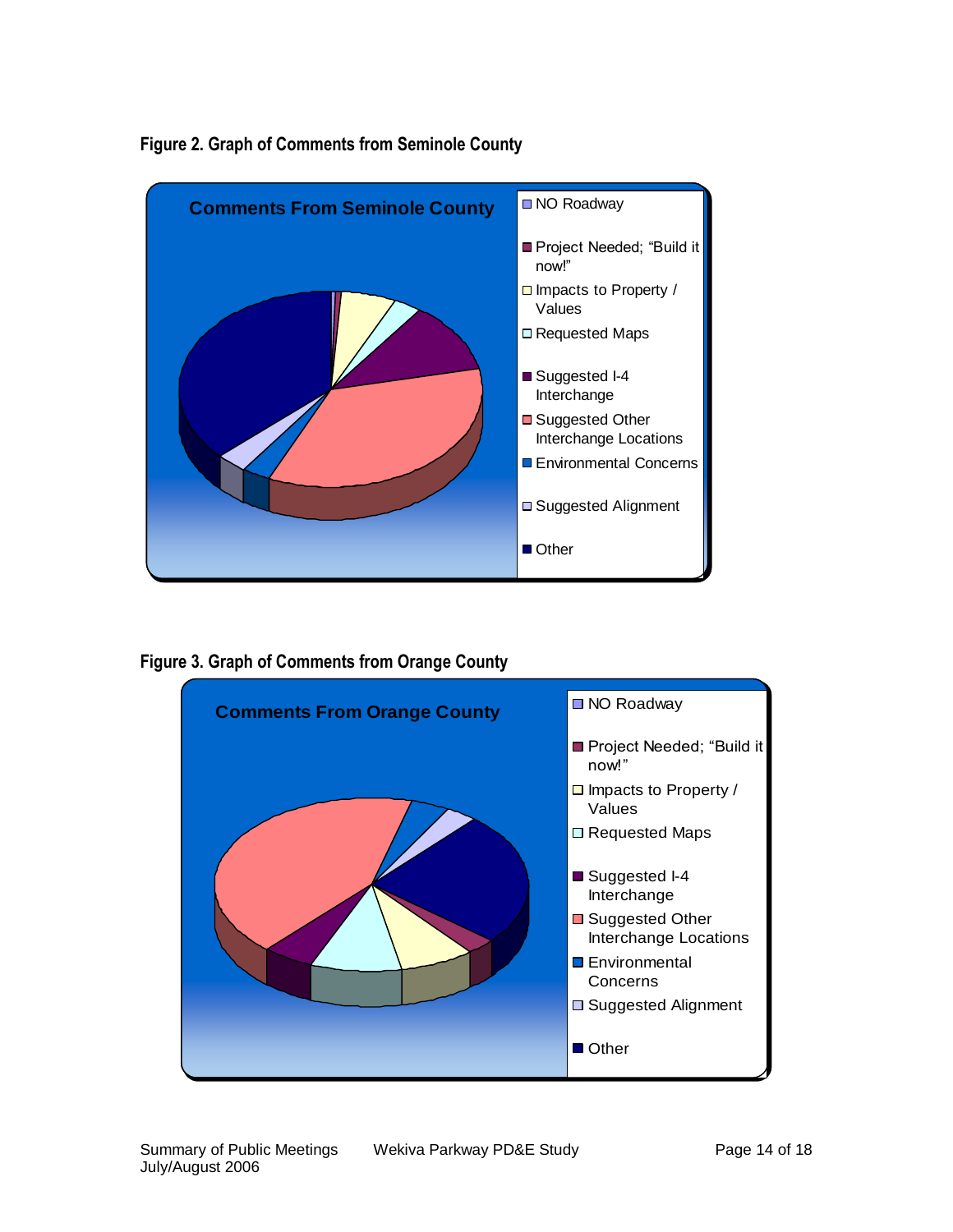

### **Figure 4. Graph of Comments from Lake County**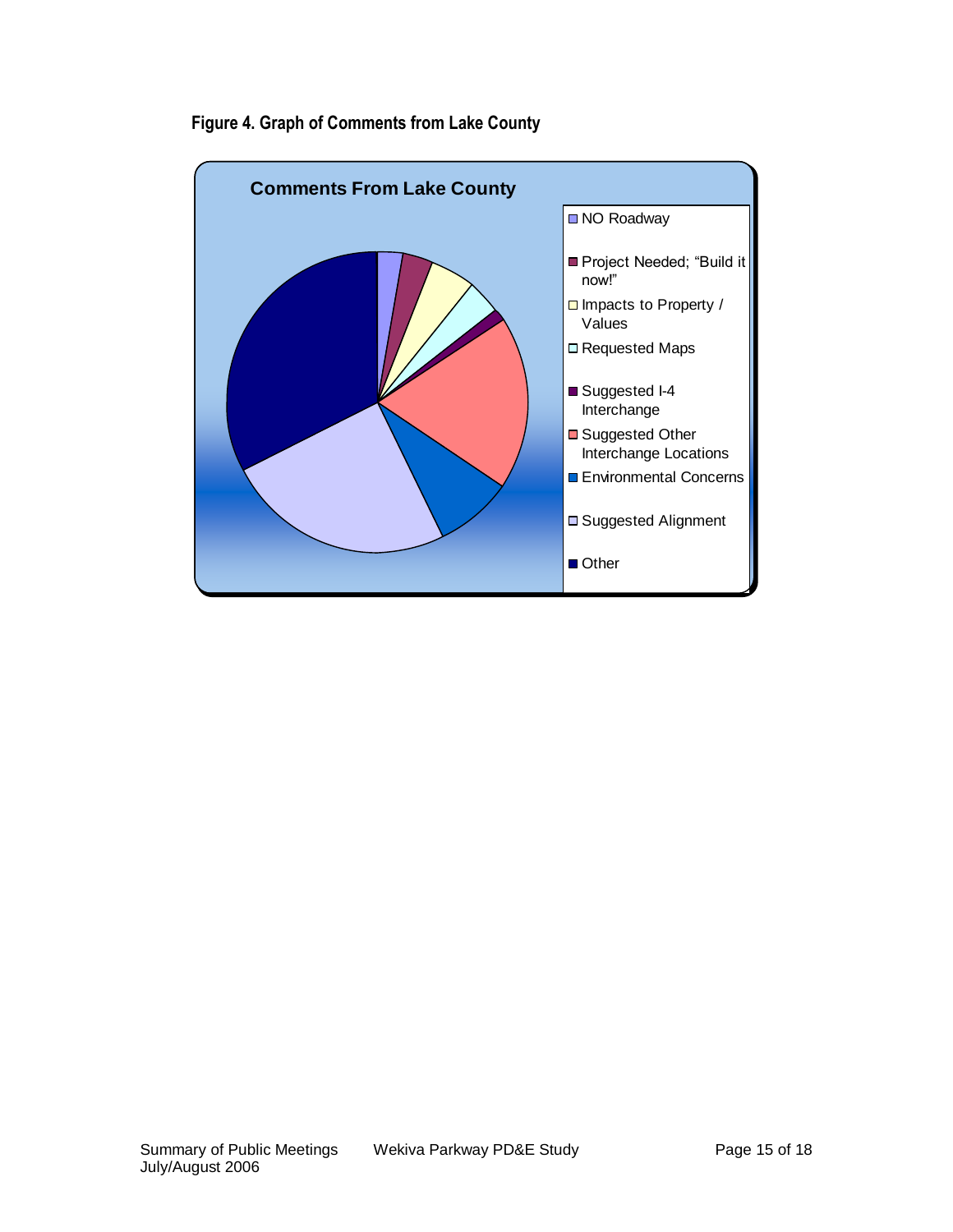### **6.0 COMMENT ANALYSIS**

A comprehensive analysis of the public comments showed several preferences among the workshop attendees. The analysis examined portions of the roadway, interchange locations, interchange concepts and other characteristics of the study. Much of the analysis indicated conflicting preferences or inconclusive evidence to support an alternative. Alternatives showing a clear preference are highlighted below. The number in parentheses indicates the number of supporting comments from the public.

The comments in Orange County show a preference for the Kelly Park Road interchange location (44) over the Ponkan Road interchange location (7). An unexpectedly high number of Seminole County forms also dealt with the Orange County interchange, with Seminole comments favoring the Kelly Park option (197) vs. Ponkan (4).\* Overall, 241 of those commenting favored the Kelly Park interchange location over Ponkan Road (18).

Many of those in the three counties supporting the Kelly Park Road interchange (76) cited concerns about impacts to school traffic and student safety, and the road's narrow, curvy nature if the interchange were placed at Ponkan Road. Those favoring the Ponkan Road location cited concerns about an interchange at Kelly Park Road encouraging development to move north into the more rural area.



The total number of comments for the Orange-Lake County Systems Interchange (24) was inconclusive, with Alternative 5 garnering the most support (7). Five comments suggested that within the systems interchange, the Orange County Alternative 2 should be shifted north onto county public lands.

In West Lake County, the public preferred Alternative 1, the north widening of SR 46, (10) compared to Alternative 2, the southern widening (2). The comments preferred the US 441/SR 46 Interchange Alternative 1 (7), with Alternatives 2 and 3 both garnering three (3) supportive comments each.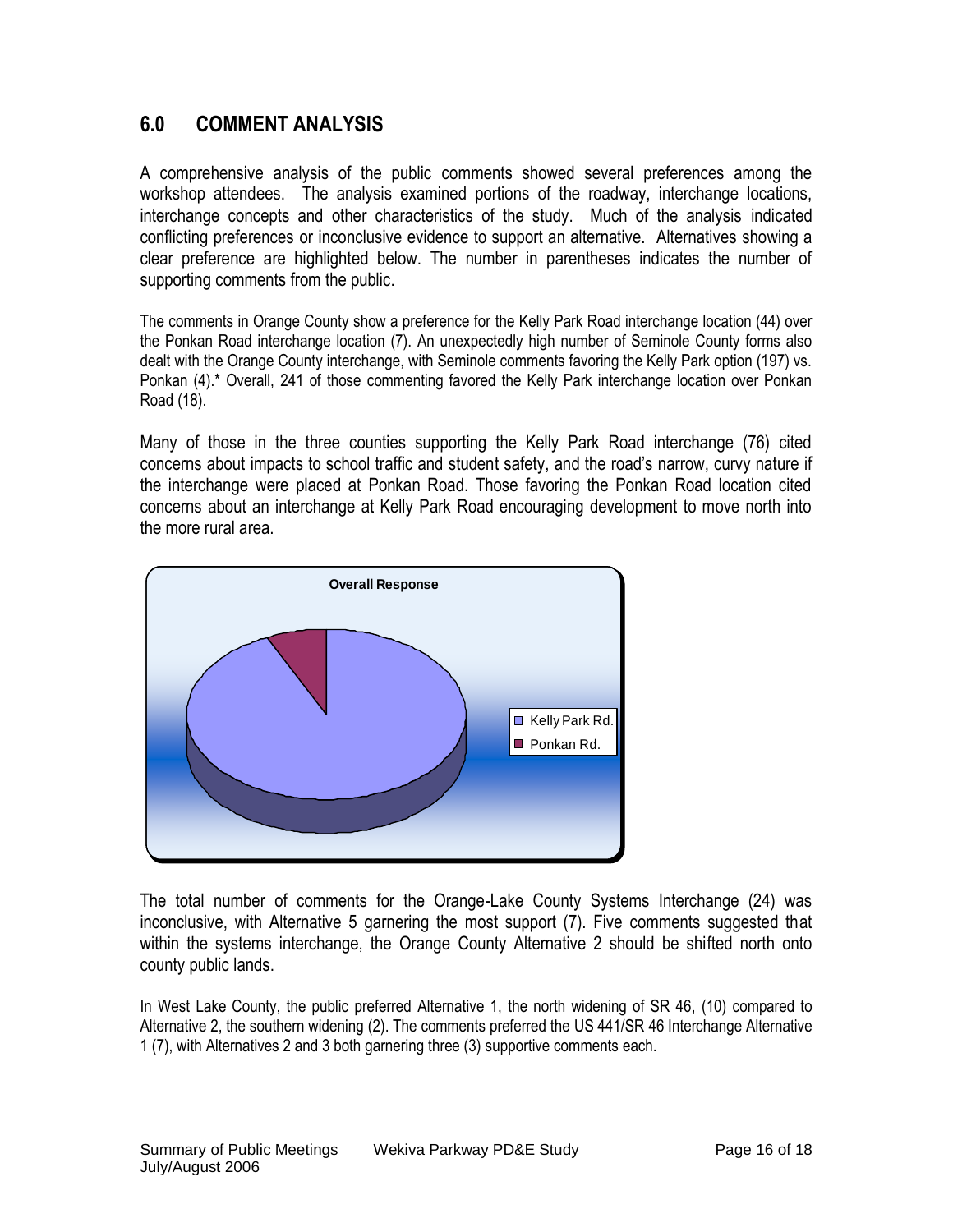East Lake County comments regarding the alternatives that run through the Neighborhood Lakes property were inconclusive, with only seven members of the public weighing in on that issue. Local access alternatives in east Lake County garnered more interest (26), with Alternative 2 registering 11 comments, Alternative 5 (7), Alternative 1 (5), Alternative 3 (3) and none (0) for Alternative 4.

The majority of those commenting on the Lake County-County Road 46A Realignment (11) requested the alternatives be moved farther east. Otherwise, the realignment Alternative 1 received one (1) supportive comment, and Alternative 2 received four (4).

There was an organized comment form effort opposing the SR 46 Bypass involving a modified comment form at the top of which was typed a statement from a property owner. There was a dotted line below the statement and the regular comment form with a similar pre-set comment already typed in. There were 15 such either modified forms or forms that had been handwritten but with the same text. Those sending in these comments stated they wanted SR 46 to remain as it is.

Overall environmental concerns (43) included protecting wildlife, ensuring the acquisition of conservation lands, wetland and water quality concerns, protecting the rural character of particular areas and preventing encroachment on existing public lands.

In Seminole County, the majority of the public supported the alternative that connects to the SR 417/I-4 Interchange (42) over the alternatives that follow SR 46 (14). Overall, comments supporting the SR 417 Interchange location (52) over the SR 46/I-4 connection (19) cited better traffic flow, fewer residential impacts and a direct beltway connection.



The majority of the public supported widening SR 46 to the north in Seminole County (26) to accommodate the parkway in order to minimize residential impacts. Of those comments, 12 each stemmed from Lake and Seminole counties, and two (2) from Orange County. The six (6) overall comments supporting the south widening cited protection of the Lower Wekiva Preserve. There were also eight (8) comments overall supporting one-lane frontage roads in the area of the Preserve to minimize impacts.

There were 32 overall comments regarding noise concerns and/or requesting noise abatement, 24 comments overall regarding drainage or floodplain concerns, and 11 comments overall with concerns about the visibility or appearance of the Parkway.